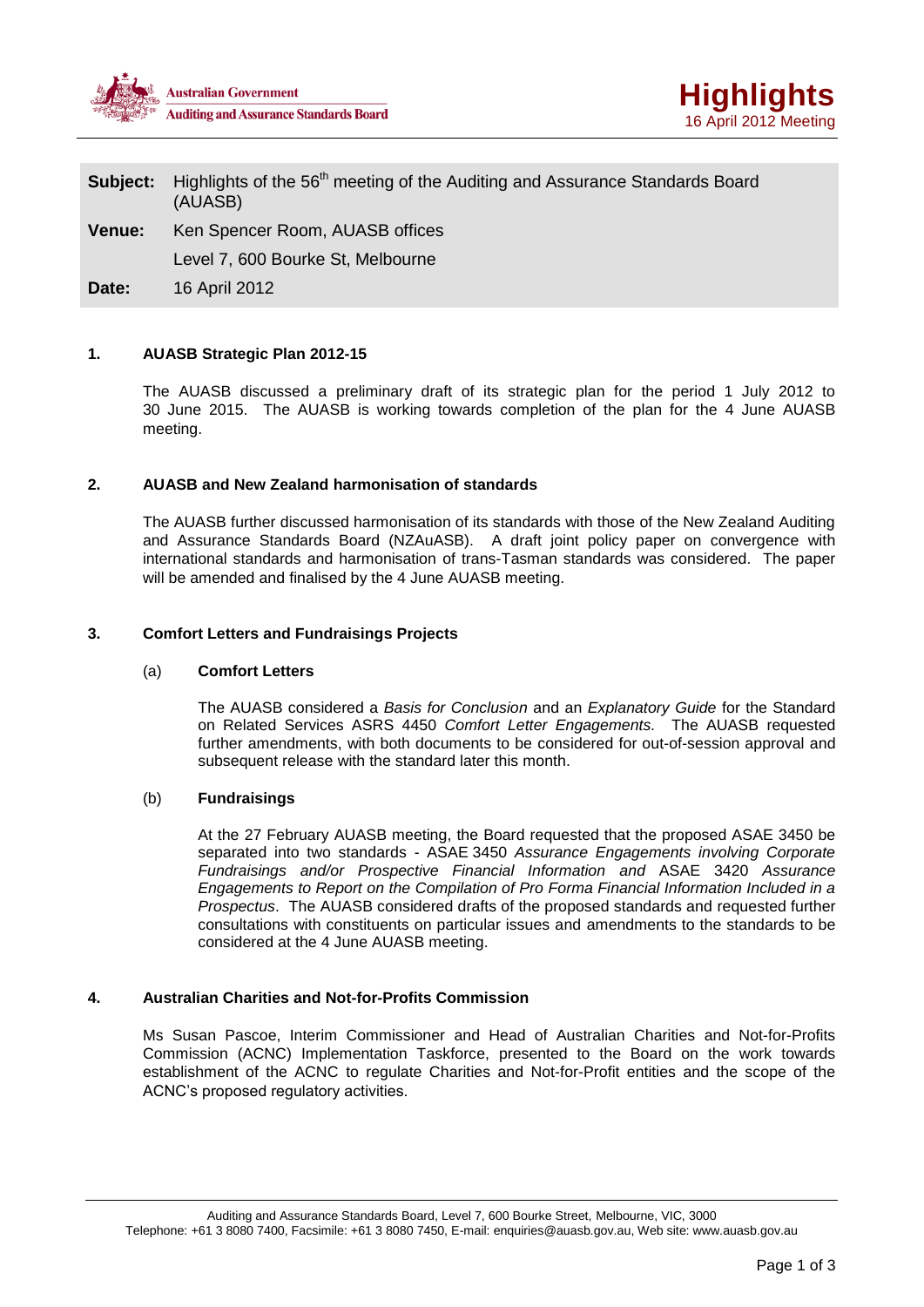

# **5. Engagements to Report on Controls**

The AUASB received a further update on the joint project with the NZAuASB to develop a new assurance standard on engagements to report on controls and discussed further aspects of the scope of the proposed standard.

#### **6. NGERS and Clean Energy Schemes and Greenhouse Gas Assurance**

The AUASB was provided with an update of the status of the Clean Energy Scheme and the conduct of audits under the National Greenhouse and Energy Reporting Scheme (NGERS). The AUASB also confirmed that it will be issuing an Australian assurance standard ASAE 3410 which will conform to the soon to be released ISAE 3410. An exposure draft of the proposed ASAE 3410 will be considered for out-of-session approval to release in early May, with an exposure period of 30 days. It is intended that the proposed standard be operative for reporting periods commencing on or after 1 July 2012 to coincide with the commencement of the Australian Government's carbon pricing mechanism. The AUASB also confirmed its intention to develop a Guidance Statement, which would link the NGERS reporting requirements with the requirements of ASAE 3410.

### **7. Amendments to Foreword to AUASB Pronouncements**

The AUASB considered a revision of the *Foreword to AUASB Pronouncements*. The AUASB requested amendments to address standards on related services and the decision to issue with new standards the bases of conclusions. A further draft will be considered for approval at the 4 June AUASB meeting.

# **8. Explanatory Guide – Opening Balances**

The AUASB considered an Explanatory Guide – *Opening Balances* which addresses the various circumstances where the auditors, reporting under ASA 510 and ASA 705, is required to modify their audit opinion in relation to opening balances in an initial audit engagement. A further draft will be considered for approval at the 4 June AUASB meeting.

#### **9. International Matters**

- (a) The AUASB received reports on the IAASB projects: *Auditor Reporting, Audit Quality*; *ISA Implementation Monitoring*; and *Review Engagements*.
- (b) The AUASB received a report on the IAASB meeting held on 12-16 March 2012 in Toronto.
- (c) The AUASB discussed key agenda items for the IAASB and National Standards-Setters meeting to be held on 26-27 April 2012 in New York.
- (d) The AUASB noted the latest International Update being a report on recent activities of the IAASB and other national standard setters.